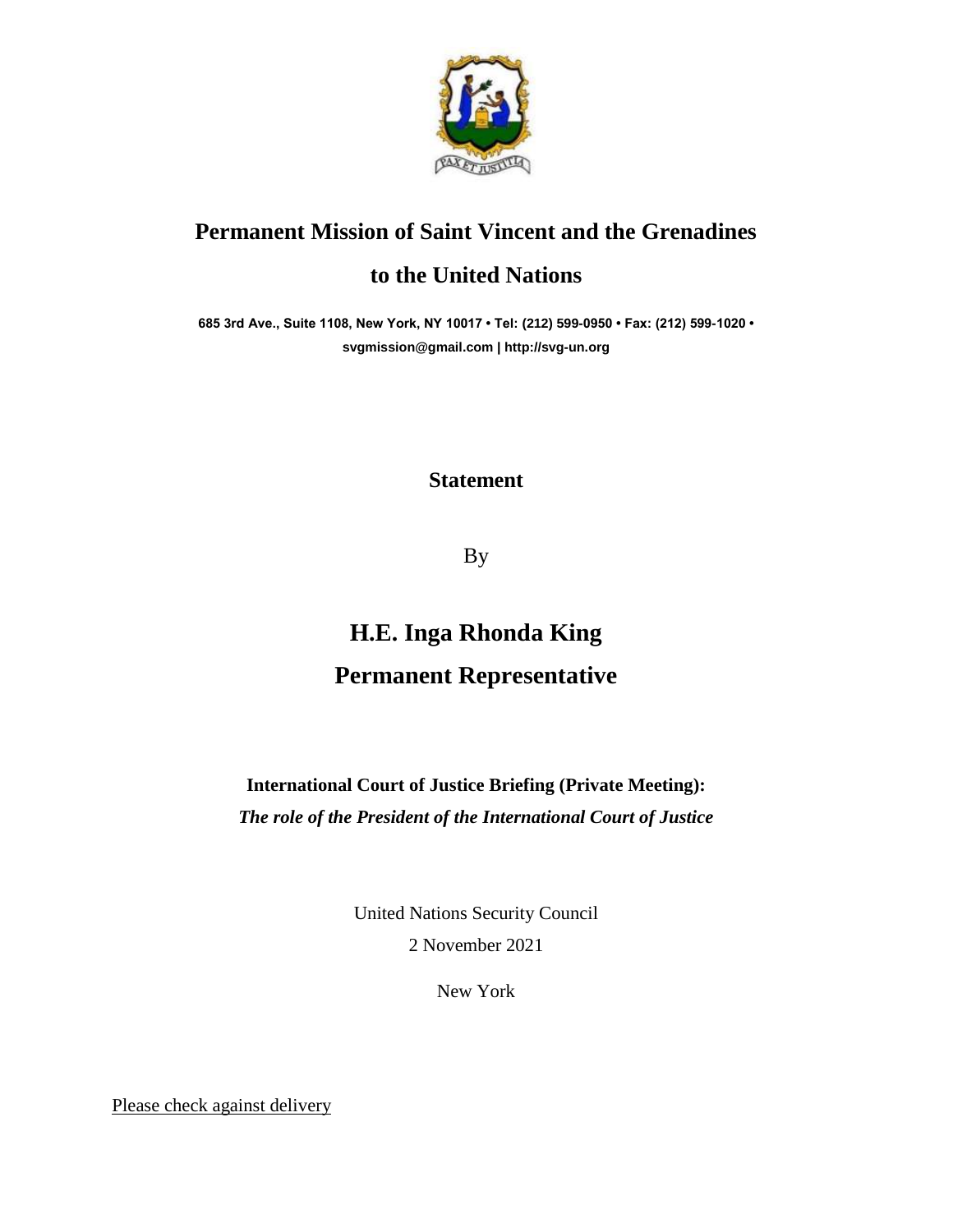Thank you, Mr. President.

I welcome and congratulate you President Donoghue on your re-election as President of the International Court of Justice (ICJ) and I thank you for your briefing this afternoon. We also express condolences on the passing of Judge James Crawford earlier this year.

Mr. President,

In this new era of international disputes, that now encompass multifaceted contemporary issues such as terrorism and climate change, the ICJ as the guardian of the international rule of law remains an integral component of maintaining international peace and security.

The Court's well-established jurisprudence, grounded in its robust decisions and advisory opinions, ought to encourage Member States to fully utilize the principal judicial organ in the pursuit of the peaceful settlement of disputes. Further, the composition of its Bench is of note. The selection of well-qualified and well-respected legal practitioners from all five regional groups brings together an invaluable wealth of experience and knowledge in diverse legal traditions, which helps to ensure the quality of the Court's decisions.

The effective leadership of the Court, as with any organization, is directly linked to its success as a well-functioning body and it allows the international community to have complete confidence in its judicial activities and overall administration. As such, the President must always strive to fulfill the solemn declaration to remain impartial and act conscientiously to uphold the tenets of justice and guide the institution in defending the rule of law, in accordance with the statute of the Court. This duty has undoubtedly become an even greater one in consideration of the rapidly evolving global political and security landscapes that will certainly demand increasing attention to protect the rights of states.

Just as the President bears a tremendous responsibility to the Court and to safeguard the enduring principles of international law, the international community equally has an obligation to engage constructively to support the Court and its functionaries and ensure that its decisions are fully